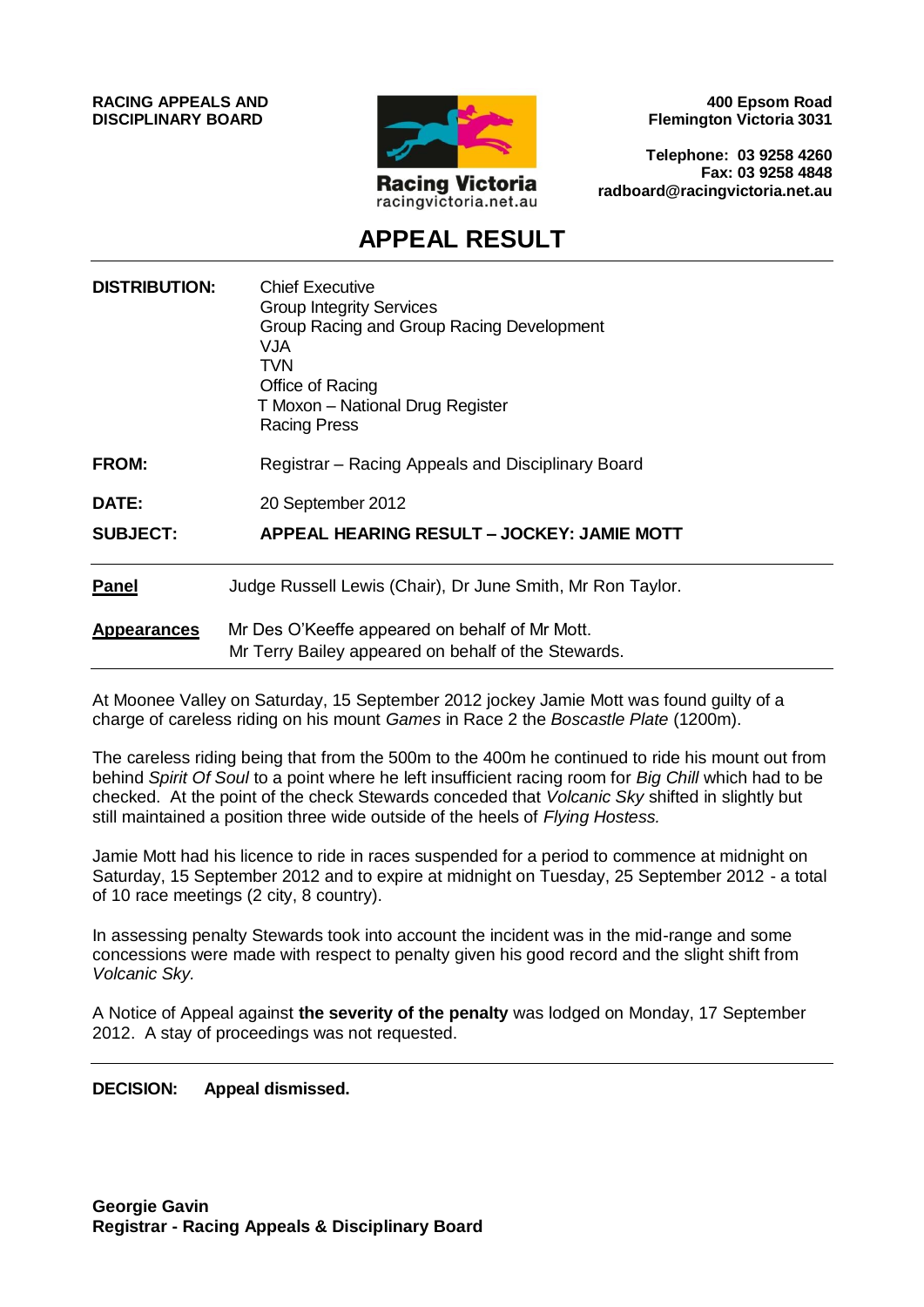# **TRANSCRIPT OF PROCEEDINGS**

#### **RACING APPEALS AND DISCIPLINARY BOARD**

\_\_\_\_\_\_\_\_\_\_\_\_\_\_\_\_\_\_\_\_\_\_\_\_\_\_\_\_\_\_\_\_\_\_\_\_\_\_\_\_\_\_\_\_\_\_\_\_\_\_\_\_\_\_\_\_\_\_\_\_\_\_\_

**HIS HONOUR JUDGE R.P.L. LEWIS, Chairman DR J. SMITH MR R. TAYLOR**

#### **EXTRACT OF PROCEEDINGS**

#### **DECISION**

### **IN THE MATTER OF THE BOSCASTLE PLATE OVER 1200 METRES AT MOONEE VALLEY ON 15/9/12**

**JOCKEY: JAMIE MOTT**

#### **MELBOURNE**

#### **THURSDAY, 20 SEPTEMBER 2012**

MR T. BAILEY appeared on behalf of the RVL stewards

MR D. O'KEEFFE appeared on behalf of the Appellant